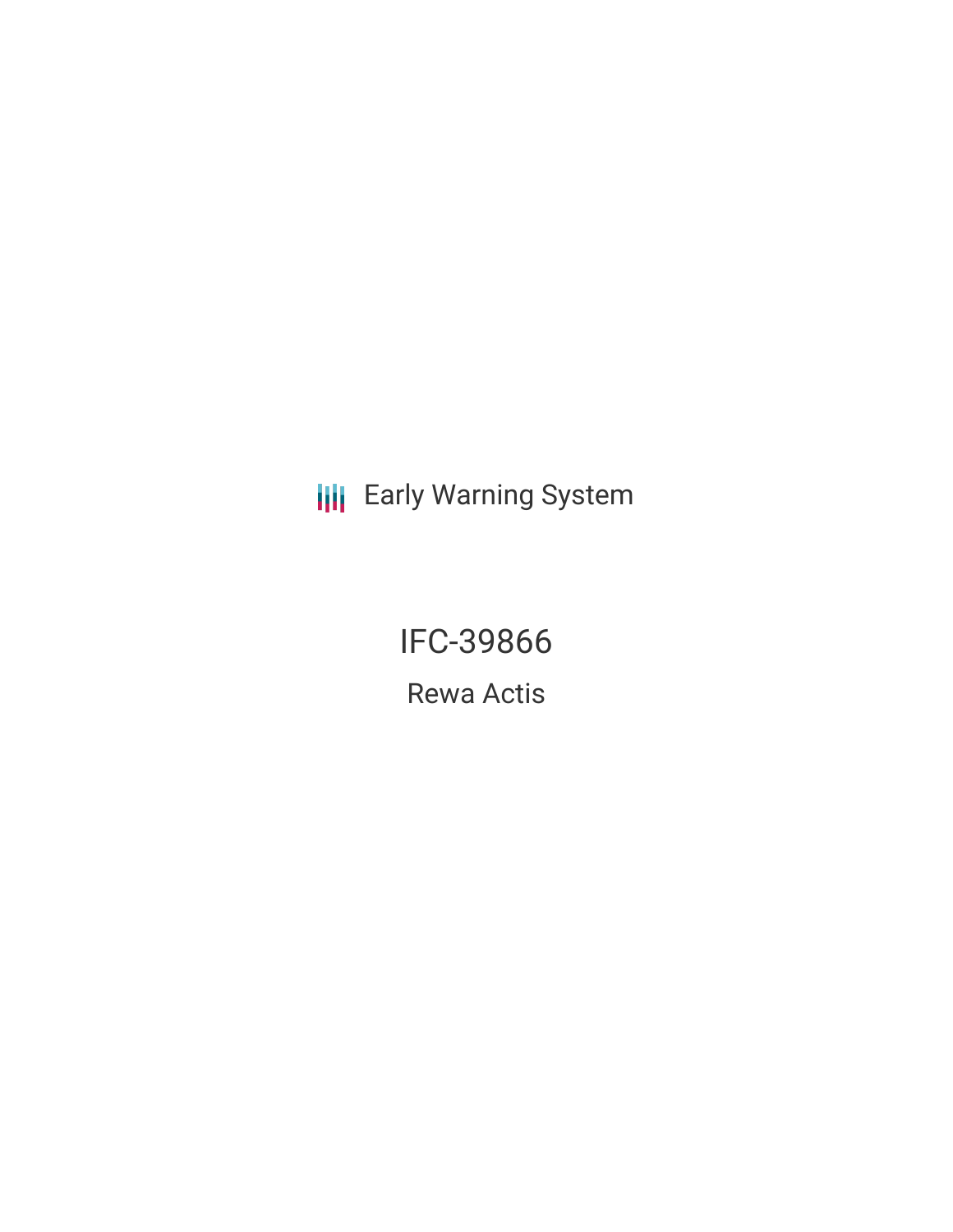| <b>Countries</b>               | India                                   |
|--------------------------------|-----------------------------------------|
| <b>Financial Institutions</b>  | International Finance Corporation (IFC) |
| <b>Status</b>                  | Approved                                |
| <b>Bank Risk Rating</b>        | B                                       |
| <b>Voting Date</b>             | 2017-11-30                              |
| <b>Borrower</b>                | Arinsun Clean Energy Private Limited    |
| <b>Sectors</b>                 | Energy                                  |
| <b>Investment Type(s)</b>      | Loan                                    |
| <b>Investment Amount (USD)</b> | \$60.50 million                         |
| <b>Loan Amount (USD)</b>       | $$60.50$ million                        |
| <b>Project Cost (USD)</b>      | \$200.00 million                        |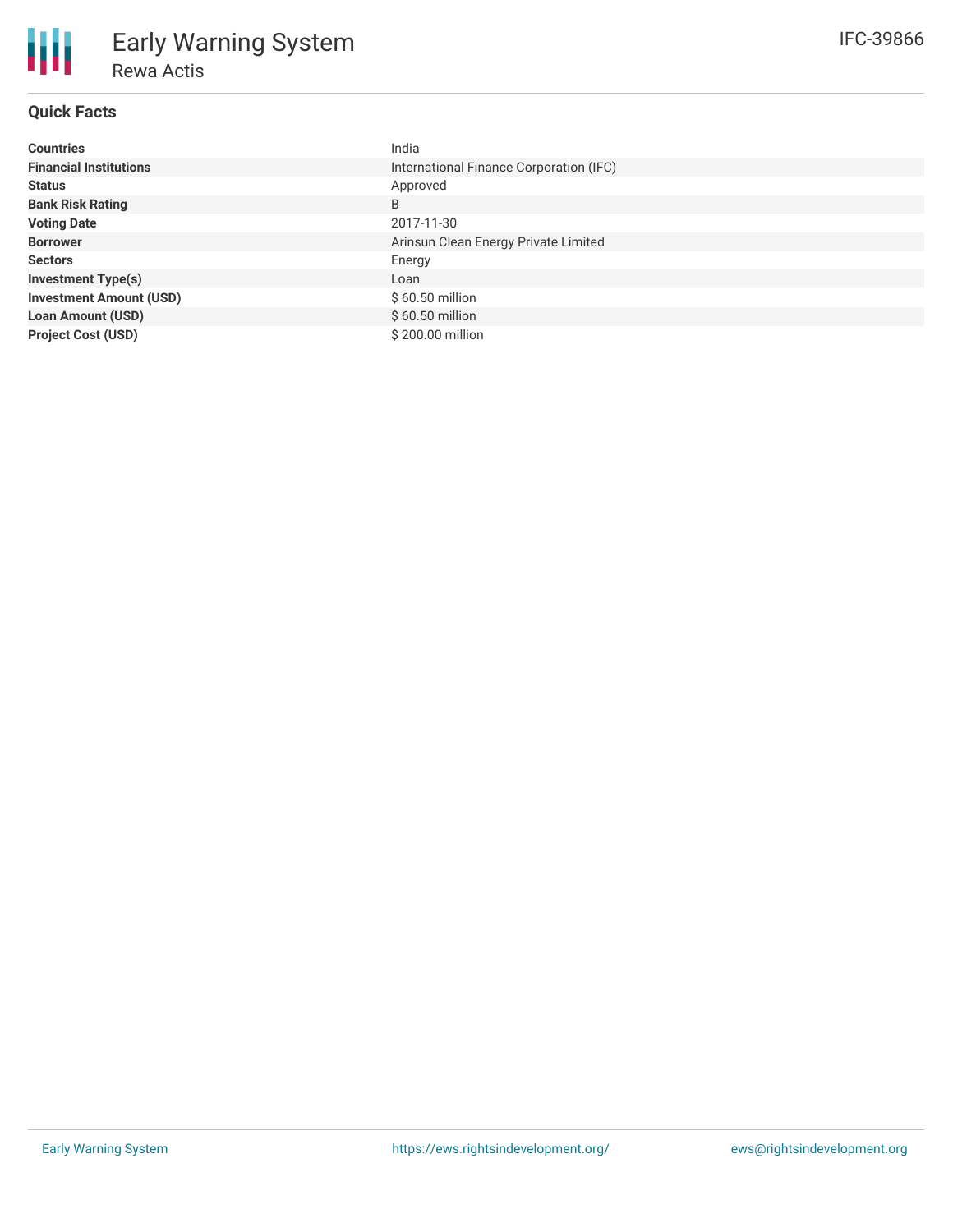

# **Project Description**

This project finances a 750MWac Rewa Ultra Mega Solar Park in the Rewa district of Madhya Pradesh, India.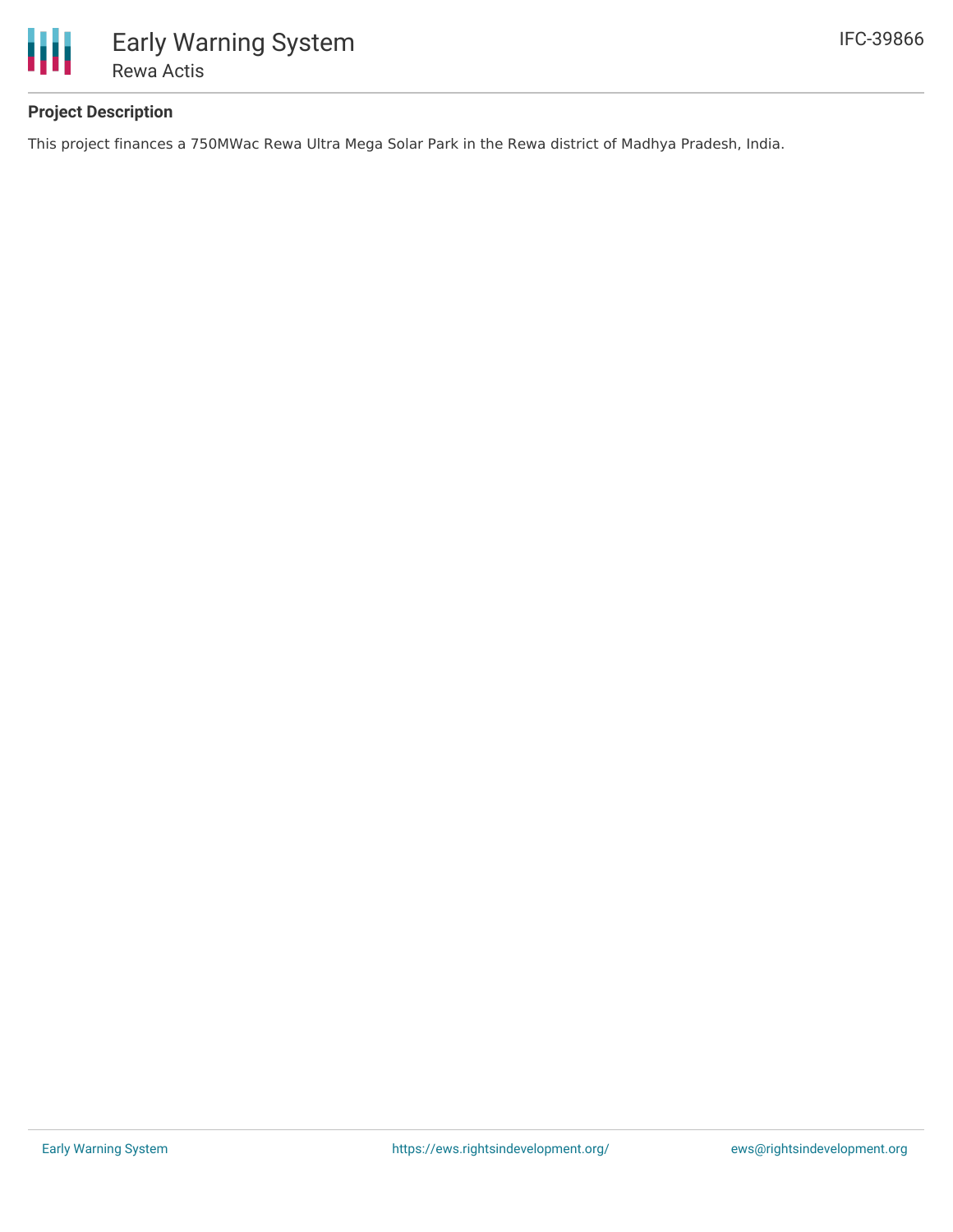

# **People Affected By This Project**

1. Increasing clean energy production: The Project will help in achieving Government of India's Intended Nationally Determined Contribution of reducing the emissions intensity of its GDP by 33 to 35 percent by 2030 from 2005 levels, and reaching about 40 percent cumulative electric power installed capacity from non-fossil fuel based energy resources by 2030.

2. Climate Change Mitigation: IFC's investment will enable clean energy production that will help avoid GHG emissions. As the Project progresses based on actual power generation figures, company will estimate the GHG emissions reduction and report to IFC as part of its annual E&S performance monitoring report.

3. Employment generation: The Project will create employment opportunities - estimated 400 during construction and 60 in operation phase.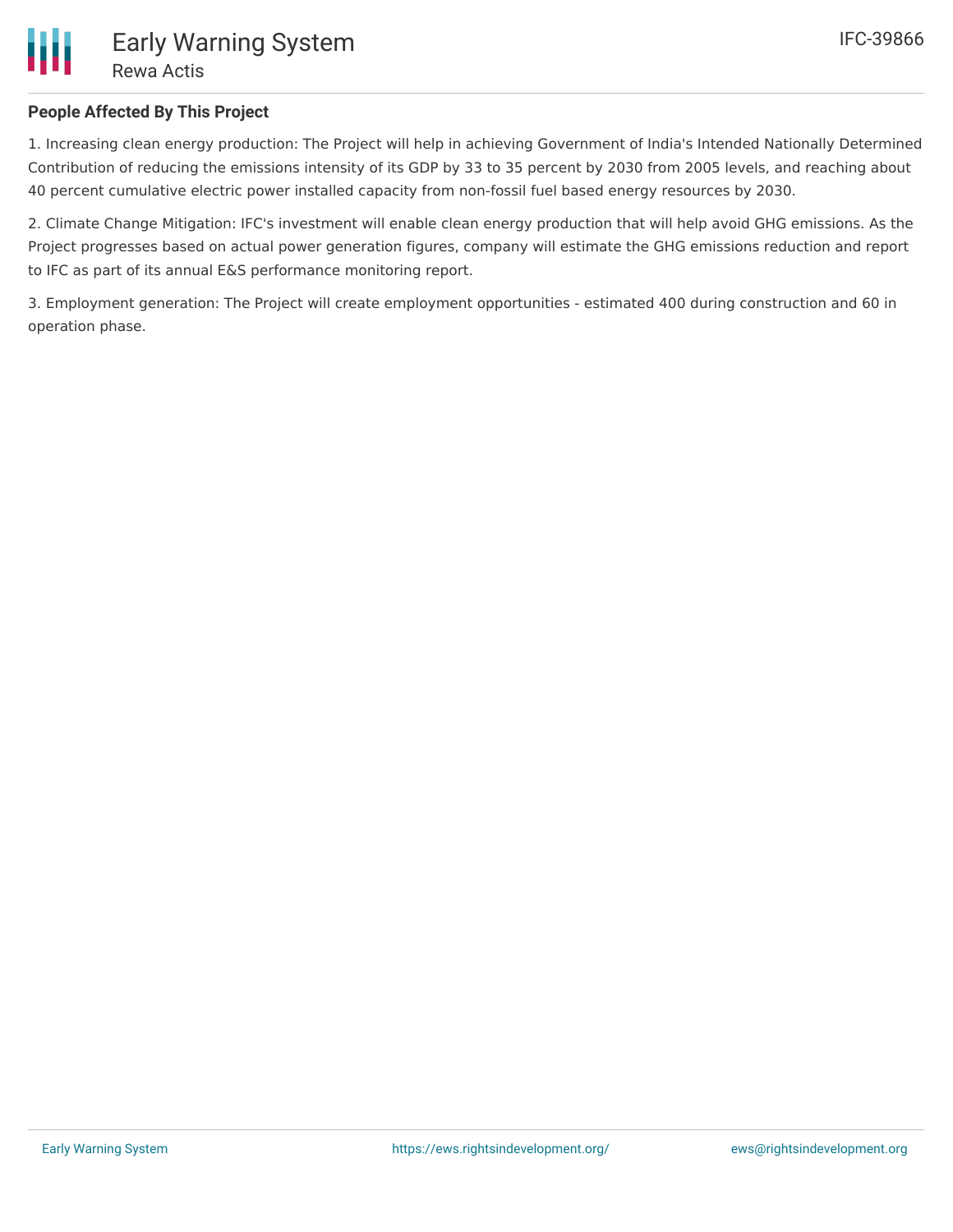### **Investment Description**

• International Finance Corporation (IFC)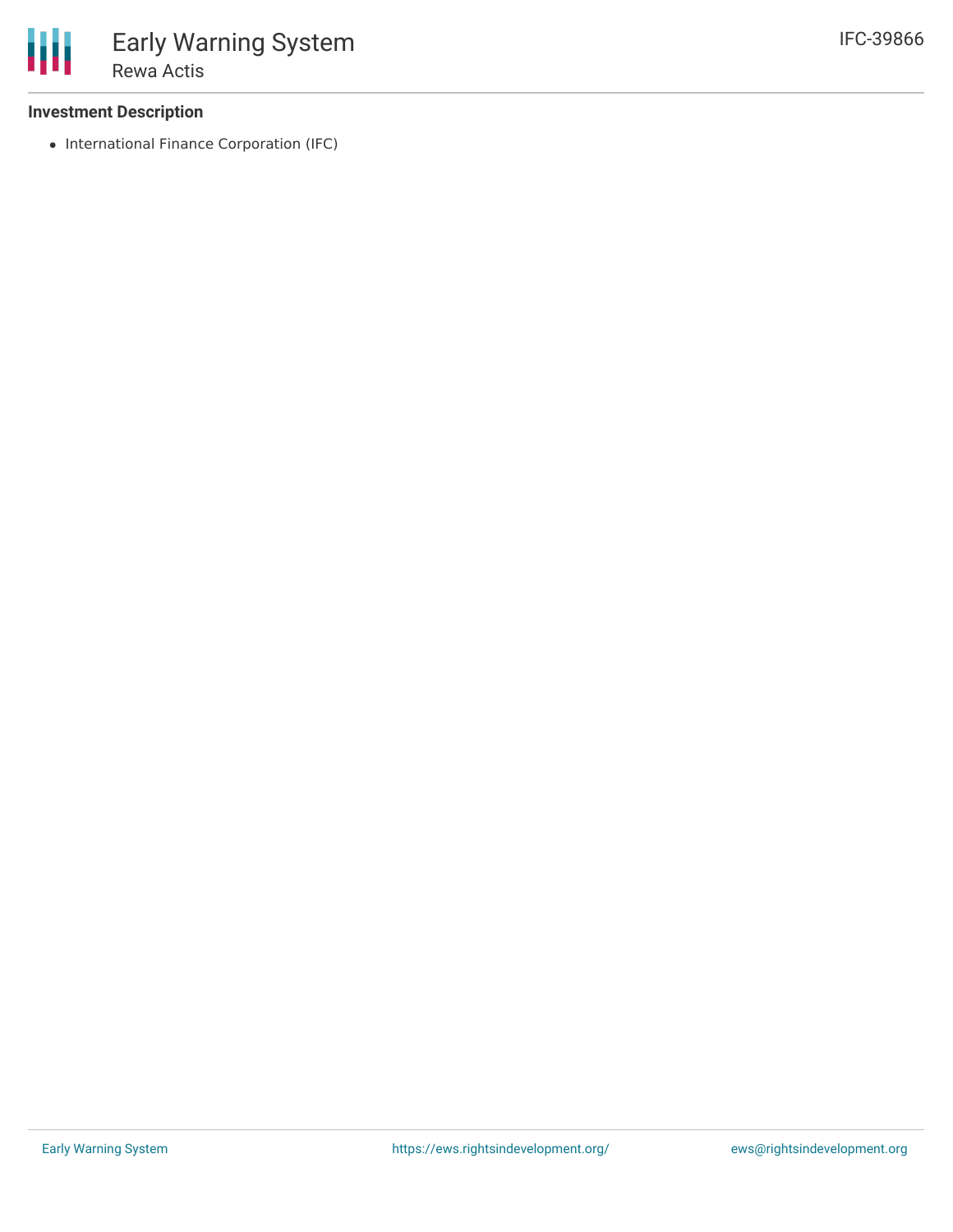

### **Private Actors Description**

SPPL is a company instituted under ACTIS Energy Fund 4. Arinsun Clean Energy Private Limited which is a subsidiary of SPPL will undertake the Project development, construction, financing and its operations and maintenance.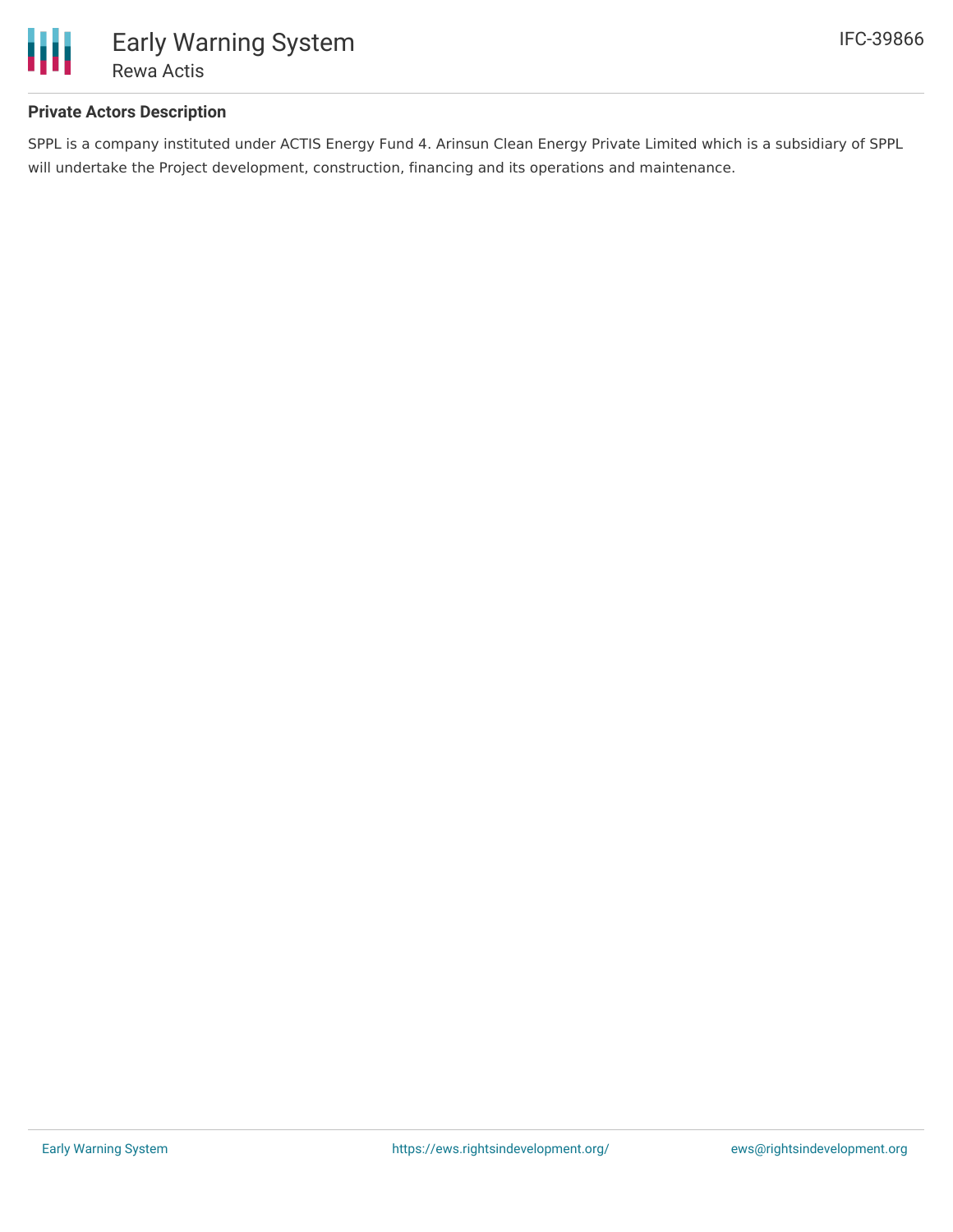

| <b>Private Actor 1</b> | <b>Private Actor</b><br>Role | <b>Private Actor</b><br><b>Sector</b> | <b>Relation</b>          | <b>Private Actor 2</b> | <b>Private Actor</b><br>2 Role | <b>Private Actor</b><br>2 Sector |
|------------------------|------------------------------|---------------------------------------|--------------------------|------------------------|--------------------------------|----------------------------------|
|                        |                              | $\overline{\phantom{a}}$              | $\overline{\phantom{0}}$ | Actis LLP              | Parent Company                 |                                  |